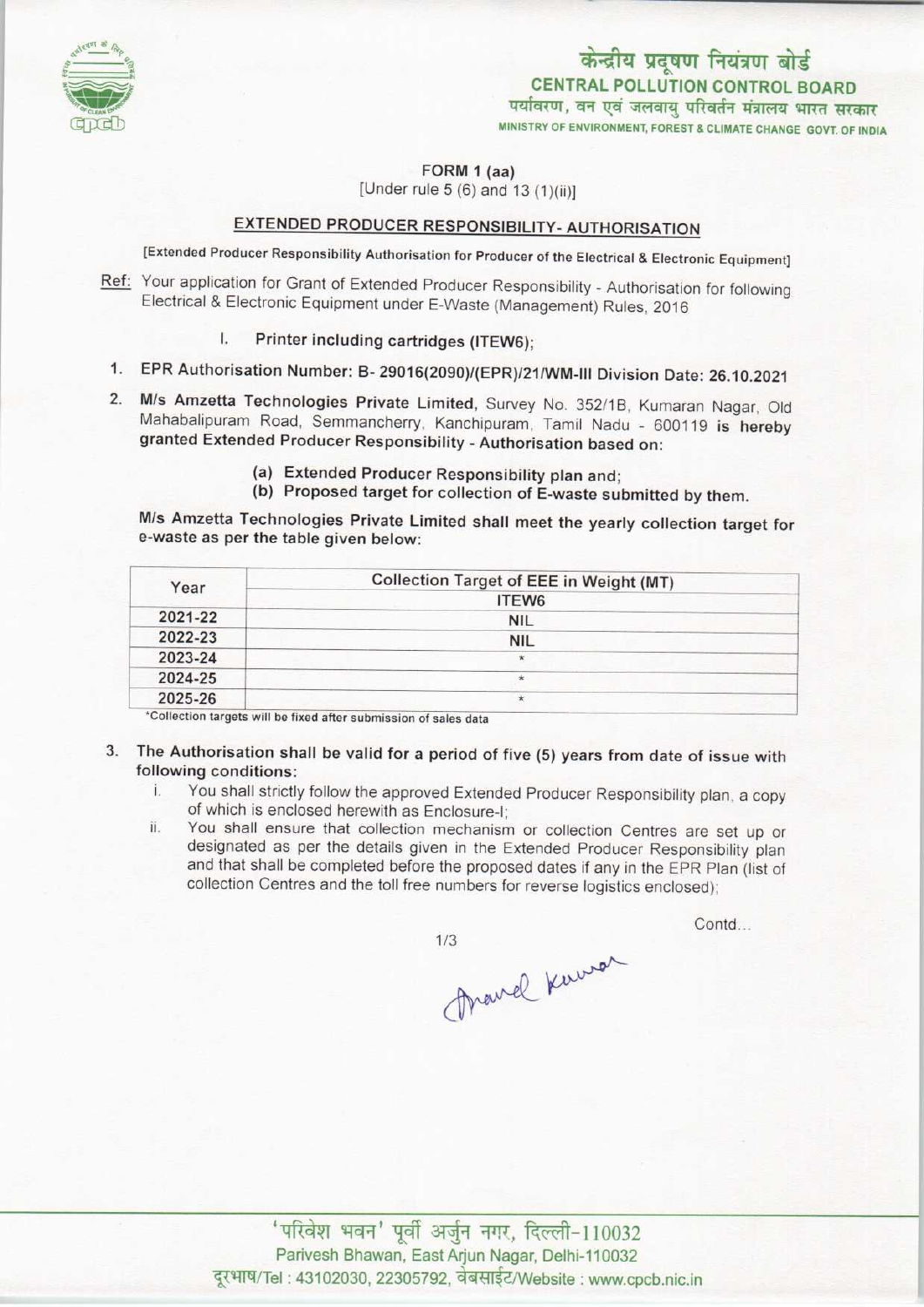

From pre page...

- iii. You shall ensure that all the collected e-waste is channelized to your dismantler/recycler M/s E-waste Recyclers India Shed No.15, Roz ka Meo Industrial Area, Nuh, Haryana and record shall be maintained at dismantler/recycler and at your end.
- iv. You shall maintain records, in Form-2 of these Rules, of e-waste and make such records available for scrutiny by Central Pollution Control Board;
- v. You shall file annual returns in Form-3 to the Central Pollution Control Board on or before 30th day of June following the financial year to which that returns relates.

### vi. General Terms & Conditions of the Authorisation:

- a.The authorisation shall comply with provisions of the Environment (Protection) Act, 1986 and the E-waste (Management) Rules,2016 made there under;
- b. The authorisation or its renewal shall be produced for inspection at the request of an officer authorised by the Central Pollution Control Board;
- c.Any change in the approved Extended Producer Responsibility plan should be informed to Central Pollution Control Board within 15 days on which decision shall be communicated by Central Pollution Control Board within sixty days;
- d. It is the duty of the authorised person to take prior permission of the Central Pollution Control Board to close down any collection centre/points or any other facility which are part of the EPR plan;
- e.An application for the renewal of authorisation shall be made as laid down in subrule (vi) of rule of 13(1) the E-Waste (Management) Rules, 2016;
- f. The Board reserves right to cancel/amend/revoke the authorisation at any time as per the policy of the Board or Government.

#### vii. Additional Conditions: -

- a)That the applicant will submit annual sales data along with annual returns;
- b) That the applicant has to ensure that the addresses of collection points provided by them in their EPR Plan are correct and traceable and the collection points/centres are functional;
- c) That the applicant will submit revised application for grant of EPR Authorisation in case of applicant adding/changing PRO or changing its EPR Plan;

**Contd** 

marrel Kurran